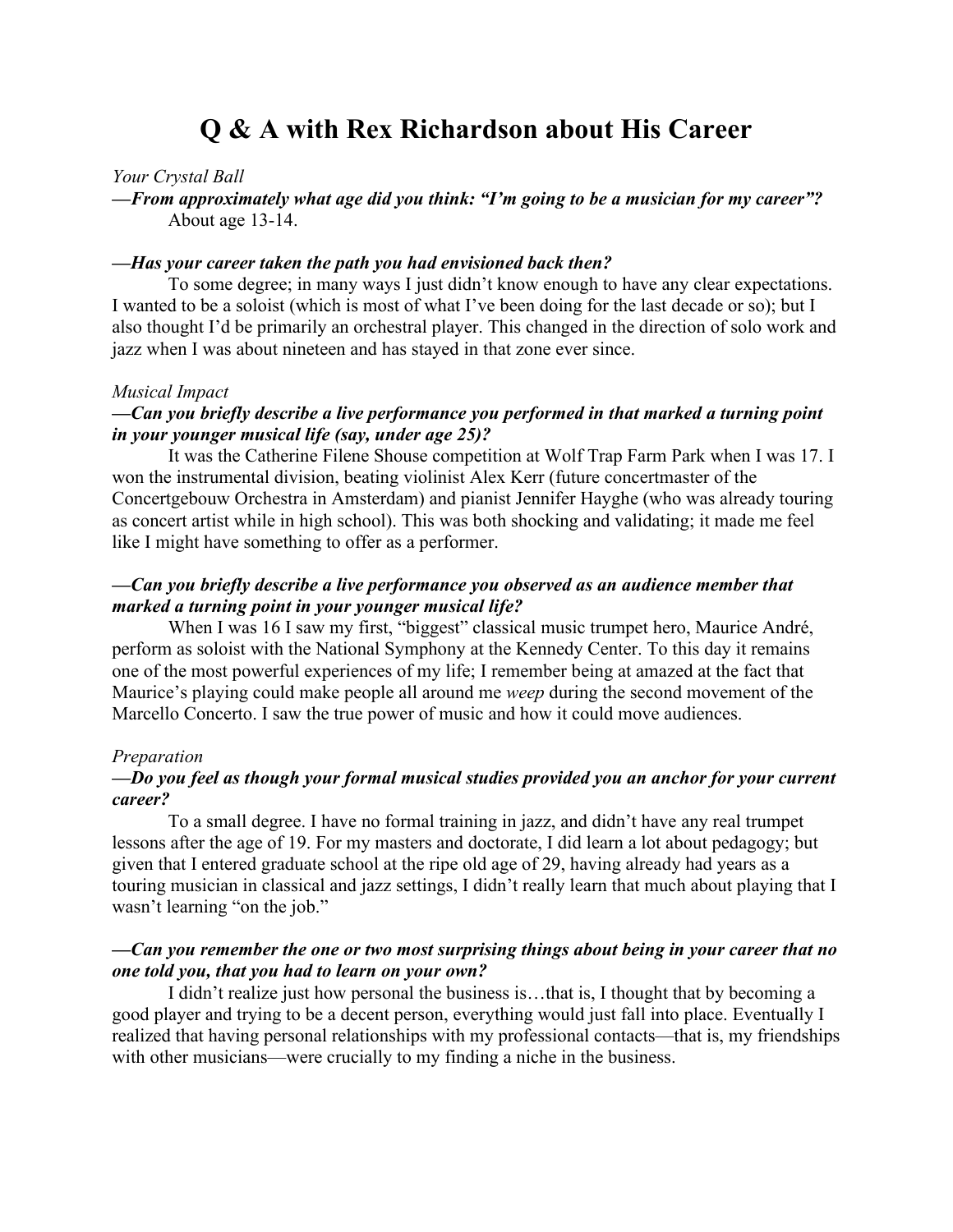#### *Likes and Dislikes*

#### *—What's the best part of your current, music-related career?*

Sharing music with audiences and fellow musicians; that is, the "real thing"—actually being on stage and making music.

#### *—What's the worst part?*

When it feels like a Job (yes, with a "capital J")—when that happens, I know I'm not connecting, mentally or emotionally, with the aforementioned "real thing."

#### *Ups and Downs*

## *—Name up to five people who inspired and/or made a pronounced difference in achieving your musical goals—and in a brief phrase, tell why for each. (We'll take for granted that you have to leave out many, many other deserving names.)*

- Joe Henderson, for giving me the opportunity to tour the world with him, and all that entailed in terms of learning and career opportunities.
- Dennis Edelbrock, my most important trumpet teacher, with whom I studied from age 14-18. Without his help, I would not be a music pro today.
- Bill Russo, renowned composer and trombonist, and leader of the Chicago Jazz Ensemble. He showed remarkable faith in my abilities—more than I deserved—in giving me major roles in his ensemble, encouraging me to rise to the challenges.

## *—Don't name—but loosely describe—how one or more persons discouraged you from being a musician (or from entering your current music-related career).*

My first trumpet teacher, whose primary instrument was guitar and who taught me in a local music store when I lived in Hawaii. He told me I was not musically talented, but that I could play for fun.

#### *Favorite Recordings*

## *—Name up to three, single-CD recordings that you think everyone on earth should own. (Artist, Title, Label would be great....)*

- Jan DeGaetani (classical singer) with pianist Gilbert Kalish, *Songs of Charles Ives* (Nonesuch). My single most favorite recording in my collection, purchased in 1988.
- Radiohead, *OK Computer* (Parlophone Records).
- Herbie Hancock, *Maiden Voyage* (Blue Note).

## *—Name up to three more that simply provide you great personal listening pleasure every time you hear them.*

- *The Bird and the Bee* (Metro Blue).
- Jacky Terrasson, *Take This* (Impulse).
- *Michael Brecker* (Impulse).

#### *Parting Thoughts*

## *—If you could give only one sentence of advice to a high school or college student considering a career in music, what would you say?*

Dig deep, and don't look back.